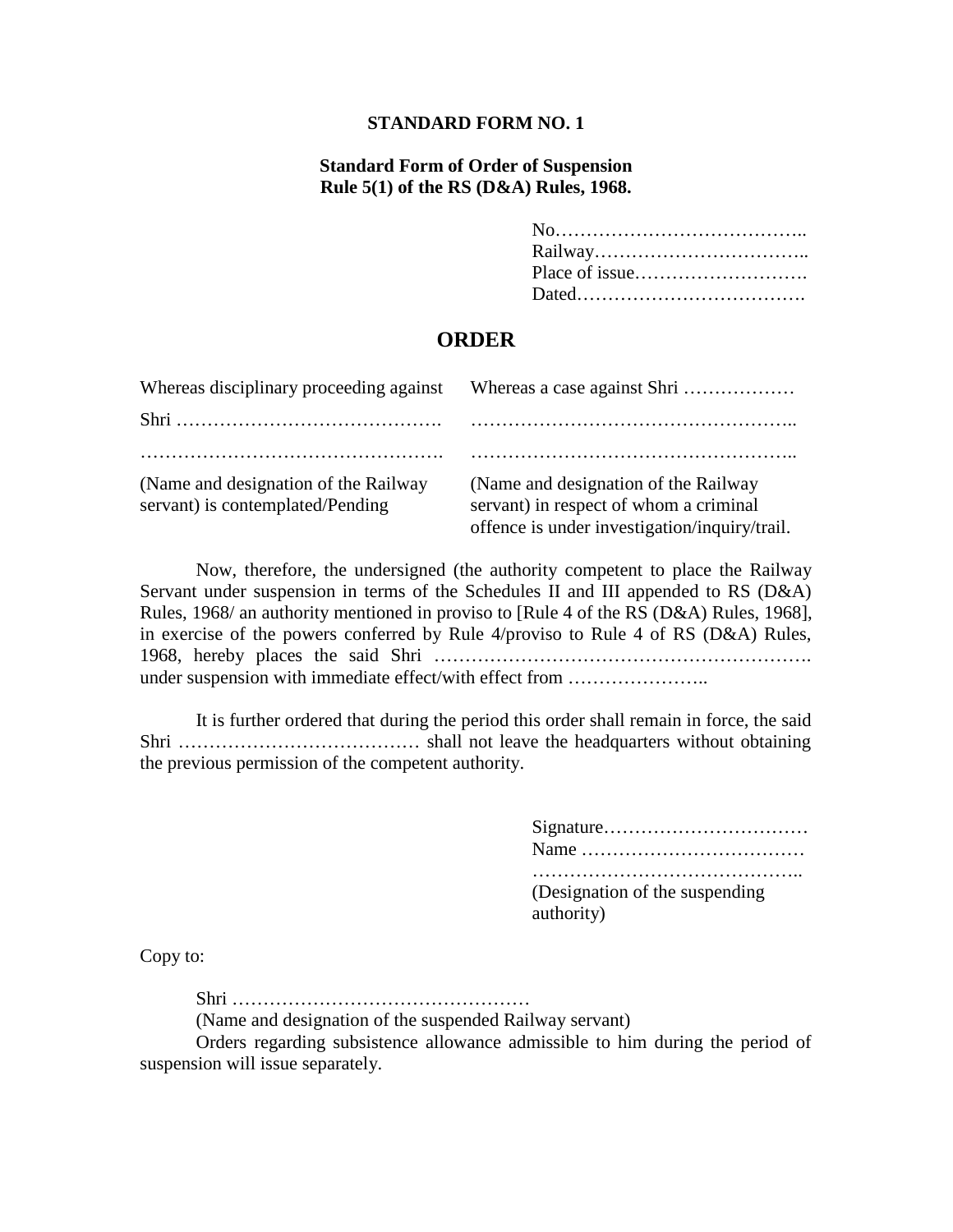### **Standard Form for Deeming Raiway servant under Suspension Rule 5(2) of the RS (D&A) Rules, 1968.**

# **ORDER**

Whereas case against Shri ………………………………….in respect of a criminal offence is under investigation.

And whereas the said Shri………………………………………… was detained in custody on ………………..for a period exceeding forty-eight hours.

Now, therefore the said Shri……………………………………is deemed to have been suspended with effect from the date of detention i.e the…………… in terms of Rule 5 (2) of (D&A) Rules,1968 and shall remain under suspension until further orders.

> Signature…………………………… Name ……………………………… …………………………………….. (Designation of the suspending authority)

Copy to:

Shri …………………………………………

(Name and designation of the suspended Railway servant)

Orders regarding subsistence allowance admissible to him during the period of suspension will issue separately.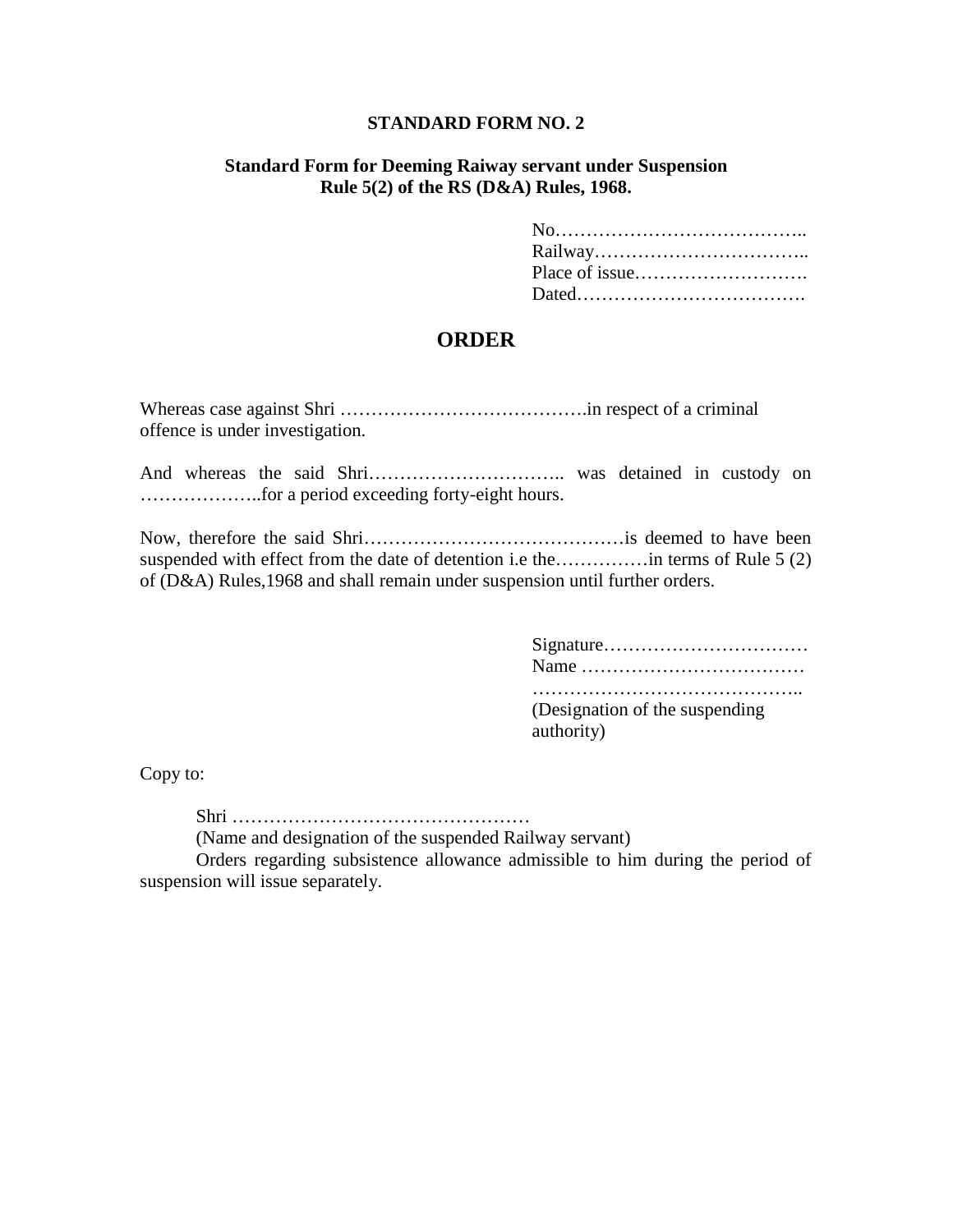# **STANDARD FROM NO. 4 Standard Form of Order for Revocation of Suspension Order [Rule 5(5) (c) of RS (D&A) Rules, 1968]**

| No.            |  |
|----------------|--|
| Railway        |  |
| Place of issue |  |
| Dated          |  |

# **ORDER**

Whereas the order placing Shri ………………………………………………….. (Name and designation of the Railway Servant.)

under suspension was made/was deemed to have been made by ……………… on ……………………………

Now, therefore, the undersigned (the authority which made or is deemed to have made the order of suspension or any other authority to which that authority is subordinate) in exercise of the powers conferred by Clause (c) of sub-rule (5) of Rule 5 of the RS (D&A) Rule, 1968, hereby revokes the said order of suspension with immediate effect with effect from …………………………………….

> Signature…………………… Name……………………….. ………………………………

(Designation of the authority making this order)

Copy to :

| (Name and designation of the suspended Railway Servant) |  |
|---------------------------------------------------------|--|
|                                                         |  |
|                                                         |  |
|                                                         |  |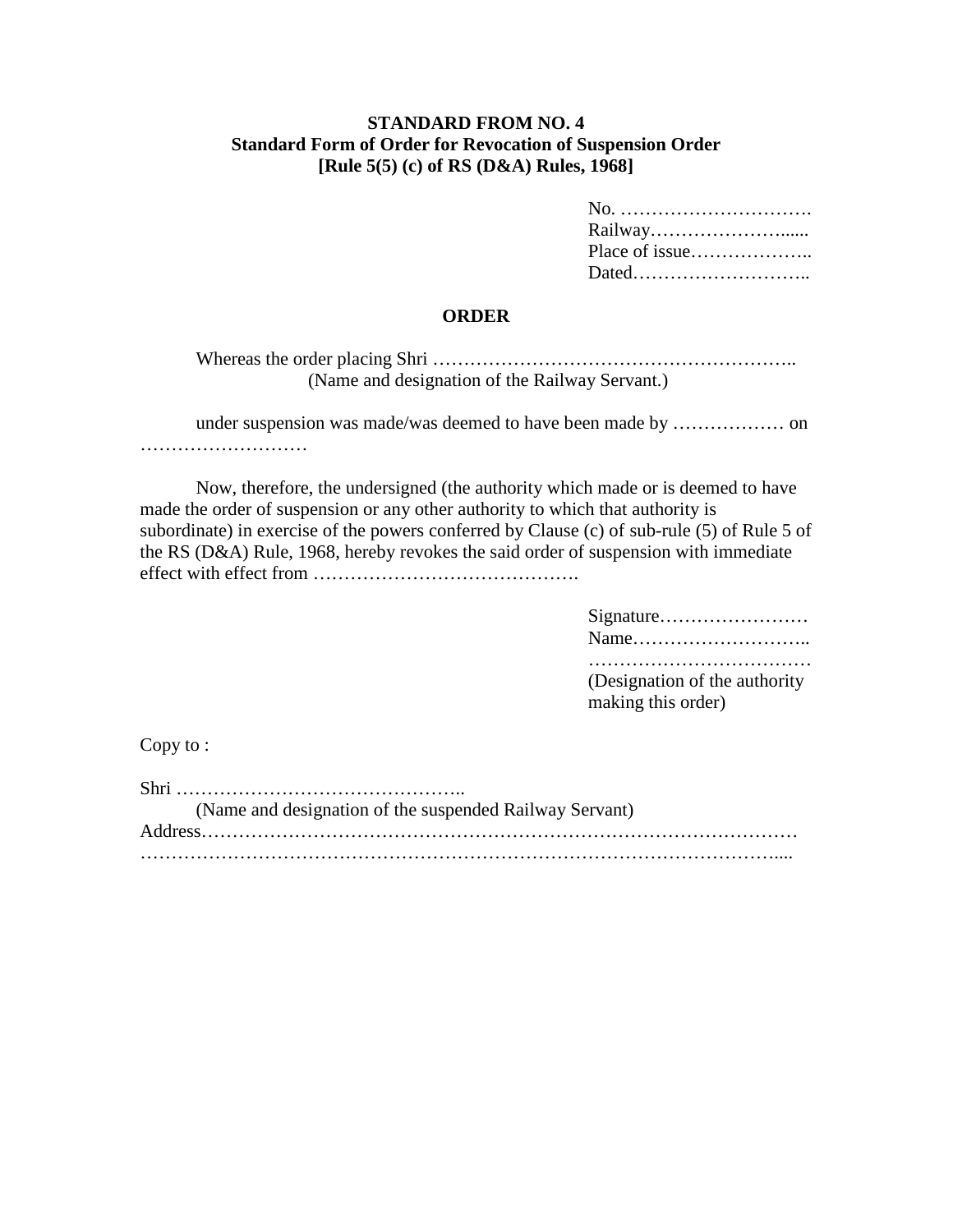### **STANDARD FORM OF CHARGE SHEET [RULE 9 OF THE RAILWAY SERVANTS (DISCIPLINE AND APPEAL) RULES, 1968]**

Name of Railway Administration ……………….. Place of Issue ……………………………………..

No. Dated………………

#### **MEMORANDUM**

- 1. The undersigned propose(s) to hold an inquiry against Shri ……………………… **under Rule 9** of the Railway Servants (Discipline and appeal) Rules, 1968. The **substance** of the imputations of misconduct or misbehavior in respect of which the inquiry is proposed to be held is set out in the enclosed statement of articles of charge **(Annexure-I)**. A **statement** of the imputations of misconduct or misbehavior in support of each article of charge is enclosed **(Annexure-II)**. A **list of documents** by which and a **list of witnesses** by whom, the articles of charge are proposed to be sustained are also enclosed **(Annexure-III & IV).** Further, copies of documents mentioned in the list of documents, as per Annexure III are enclosed.
- 2. Shri ……………….. is hereby informed that if he so desires, he can inspect and take extract from the documents mentioned in the enclosed list of documents (Annexure III) **at any time during office hour within ten days** of receipt of this Memorandum. For this purpose, he should contact ……………………………………….
- 3. Shri ………………… is further informed that he may, if **so desires, take the assistance of any other Railway servant**/an official of a Railway Trade Union (who satisfies the requirements of rule 9 (13) of the Railway Servants (Discipline and Appeal) Rules, 1968 and Note I and or /Note 2 there under as the case may be) for inspecting the documents and assisting him in presenting his case before the Inquiring Authority in the event of an oral inquiry being held. For this purpose, **he should nominate one or more persons in order of preference.** Before nominating the assisting railway servant (s) or Railway Trade Union Official (s), Shri …………………. should obtain an undertaking from the nominee (s) that he (they) is (are) willing to assist him during the disciplinary proceedings. The undertaking should also contain the particulars of other cases (s) if any, in which the nominee (s) had already undertaken to assist and the undertaking should be furnished to the undersigned along with the nomination.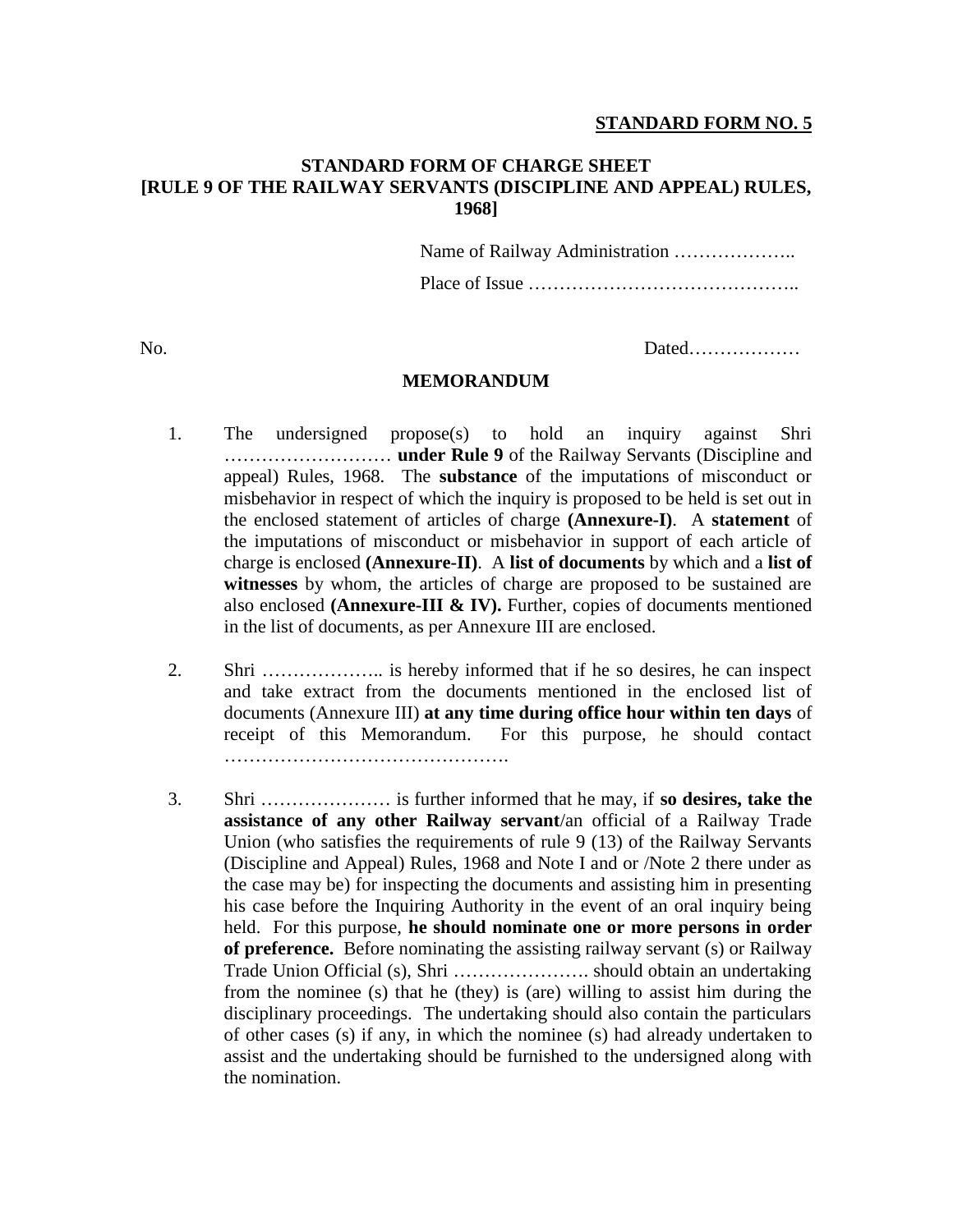- 4. Shri ………………………….. is hereby directed to submit to the undersigned a written statement of his defence which should reach, the undersigned within ten days of receipt of this Memorandum, if he does not require to inspect any documents for the preparation of his defence, and within ten days after completion of inspection of documents if he desires to inspect documents, and also :
	- a) to state whether he wishes to be heard in person, and
	- b) to furnish the names and addresses of the witnesses, if any, whom he wishes to call in support of his defence.
- 5. Shri ……………………… is informed that an inquiry will be held only in respect of those articles of charge as are not admitted. He should, therefore, specifically admit or deny each article of charge.
- 6. Shri ………………………… is further informed that if he does not submit his written statement of defence within the period specified in para 4 or does not appear in person before the inquiring authority or otherwise fails or refuses to comply with the provisions of Rule 9 of the Railway Servants (Discipline and Appeal) Rules, 1968 or the orders/directions issued in pursuance of the said rule, the inquiring authority may hold the inquiry ex parte.
- 7. The **attention** of Shri ………………… is **invited to Rule 20** of the Railway Services (Conduct) Rules, 1966 under which **no railway servant** shall bring or attempt to bring any political or other influence to bear upon any **superior authority** to further his interests in respect matters pertaining to his service under the Government. If any **representation is received on his behalf from another person** in respect of any matter dealt within these proceedings, it will be **presumed** that Shri ………………………… is aware of such a representation and that it has been made **at his instance and action** will be taken against him for **violation of Rule 20** of the Railway Services (Conduct) Rules, 1966.
- 8. The receipt of this Memorandum may be acknowledged.

Encls:

(Signature)

Name and designation of competent authority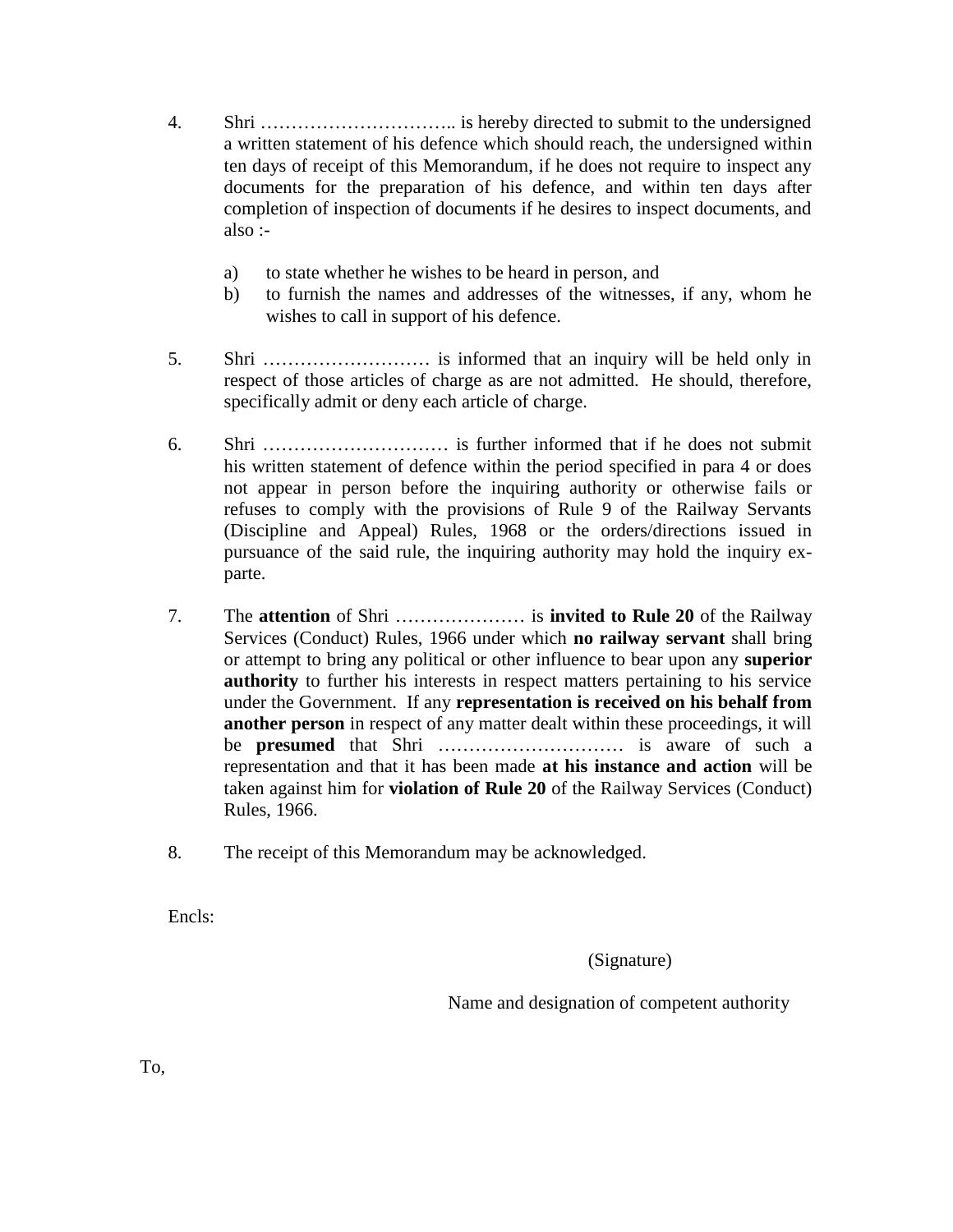Shri …………………………….

Designation…………………….

Place……………………………

Copy to Shri …………………………………………….. (name & designation of the lending authority) for information.

- $\div$  Strike out which is not applicable.
- $\bullet$  To be deleted if copies are given / not given with the Memorandum as the case may be.
- Name of the authority (This would imply that whenever a case is referred to the disciplinary authority by the investigating authority or any authority who are in the custody of the listed documents or who would be arranging for inspection of the documents to enable that authority being mentioned in the draft memorandum.)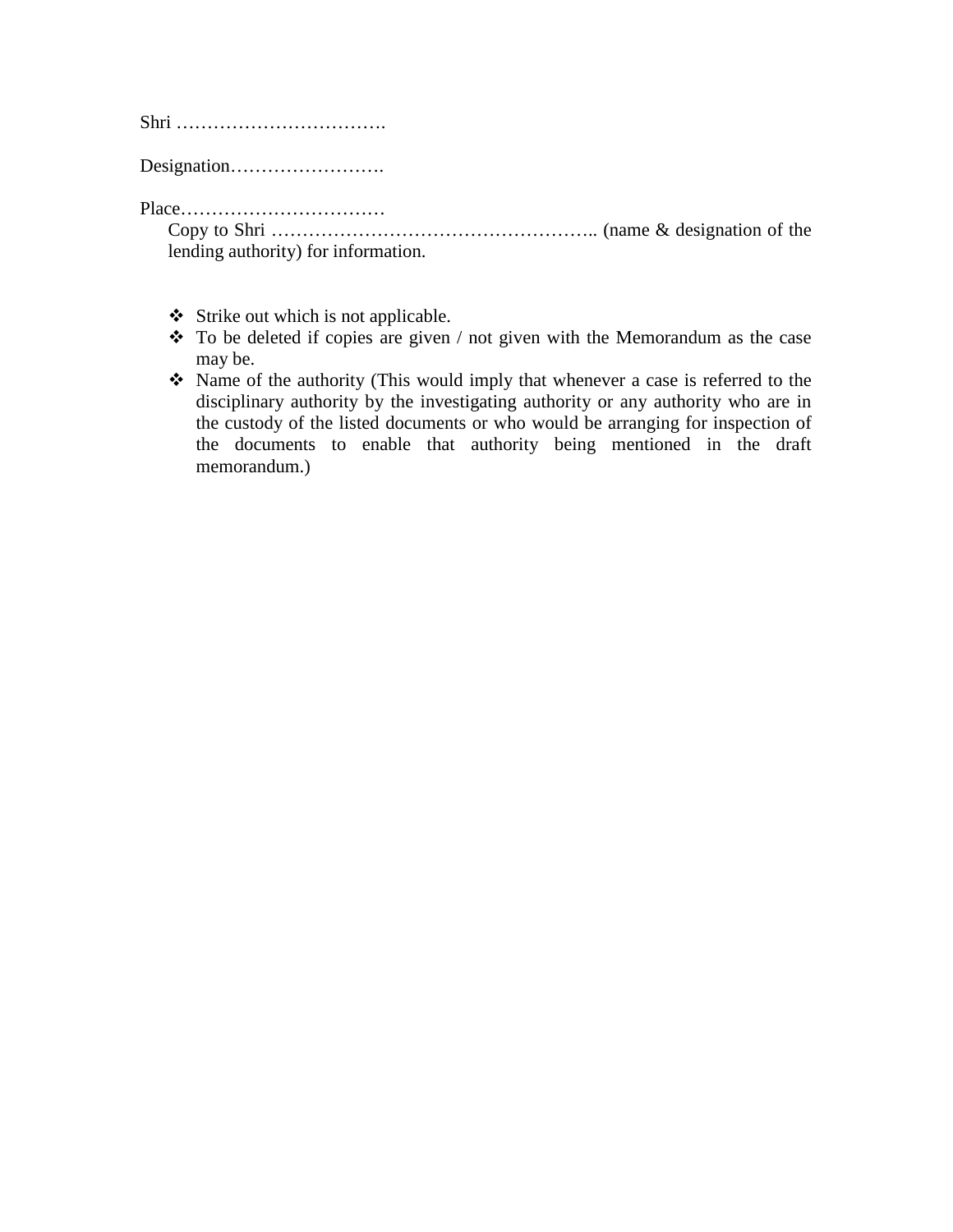Standard Form of Order Relating to Appointment of Inquiry Officer / Board of Inquiry [Rule 9(2) of RS (D&A) Rules, 1968]

| No.            |  |
|----------------|--|
|                |  |
| Place of issue |  |
|                |  |

Whereas an inquiry under Rule 9 of the Railway Servants (Discipline and Appeal) Rules, 1968, is being held against Shri \_\_\_\_\_\_\_\_\_\_\_\_\_\_\_\_\_\_\_\_\_\_\_\_\_\_\_\_\_\_\_\_\_\_\_\_\_\_\_\_\_\_\_\_\_\_

And whereas the President / the undersigned considers that an Inquiry Authority should be appointed to inquire into the charges framed against the said Shri **Exercise** 

\_\_\_\_\_\_\_\_\_\_\_\_\_\_\_\_\_\_\_\_\_\_\_\_\_\_\_\_\_\_\_\_\_\_\_\_\_\_\_\_\_\_\_\_\_\_\_\_\_\_\_\_\_\_\_\_\_\_\_\_\_\_\_\_\_\_\_\_\_\_\_\_

\_\_\_\_\_\_\_\_\_\_\_\_\_\_\_\_\_\_\_\_\_\_\_\_\_\_\_\_\_\_\_\_\_\_\_\_\_\_\_\_\_\_\_\_\_\_\_\_\_\_\_\_\_\_\_\_\_\_\_\_\_\_\_\_\_\_\_\_\_\_\_\_

\_\_\_\_\_\_\_\_\_\_\_\_\_\_\_\_\_\_\_\_\_\_\_\_\_\_\_\_\_\_\_\_\_\_\_\_\_\_\_\_\_\_\_\_\_\_\_\_\_\_\_\_\_\_\_\_\_\_\_\_\_\_\_\_\_\_\_\_\_\_\_\_

NOW, THEREFORE, the President / the undersigned, in exercise of the powers conferred by Sub-Rule(2) of the said rule, hereby appoints Shri  $\frac{1}{\sqrt{1-\frac{1}{\sqrt{1-\frac{1}{\sqrt{1-\frac{1}{\sqrt{1-\frac{1}{\sqrt{1-\frac{1}{\sqrt{1-\frac{1}{\sqrt{1-\frac{1}{\sqrt{1-\frac{1}{\sqrt{1-\frac{1}{\sqrt{1-\frac{1}{\sqrt{1-\frac{1}{\sqrt{1-\frac{1}{\sqrt{1-\frac{1}{\sqrt{1-\frac{1}{\sqrt{1-\frac{1}{\sqrt{1-\frac{1}{\sqrt{1-\frac{$ 

as the Inquiring Authority to inquire into the charges framed against the said Shri \_\_\_\_\_\_

Signature Name : Designation : (Disciplinary Authority)

| Copy to:<br>1. |  |
|----------------|--|
| 2.             |  |
| 3              |  |